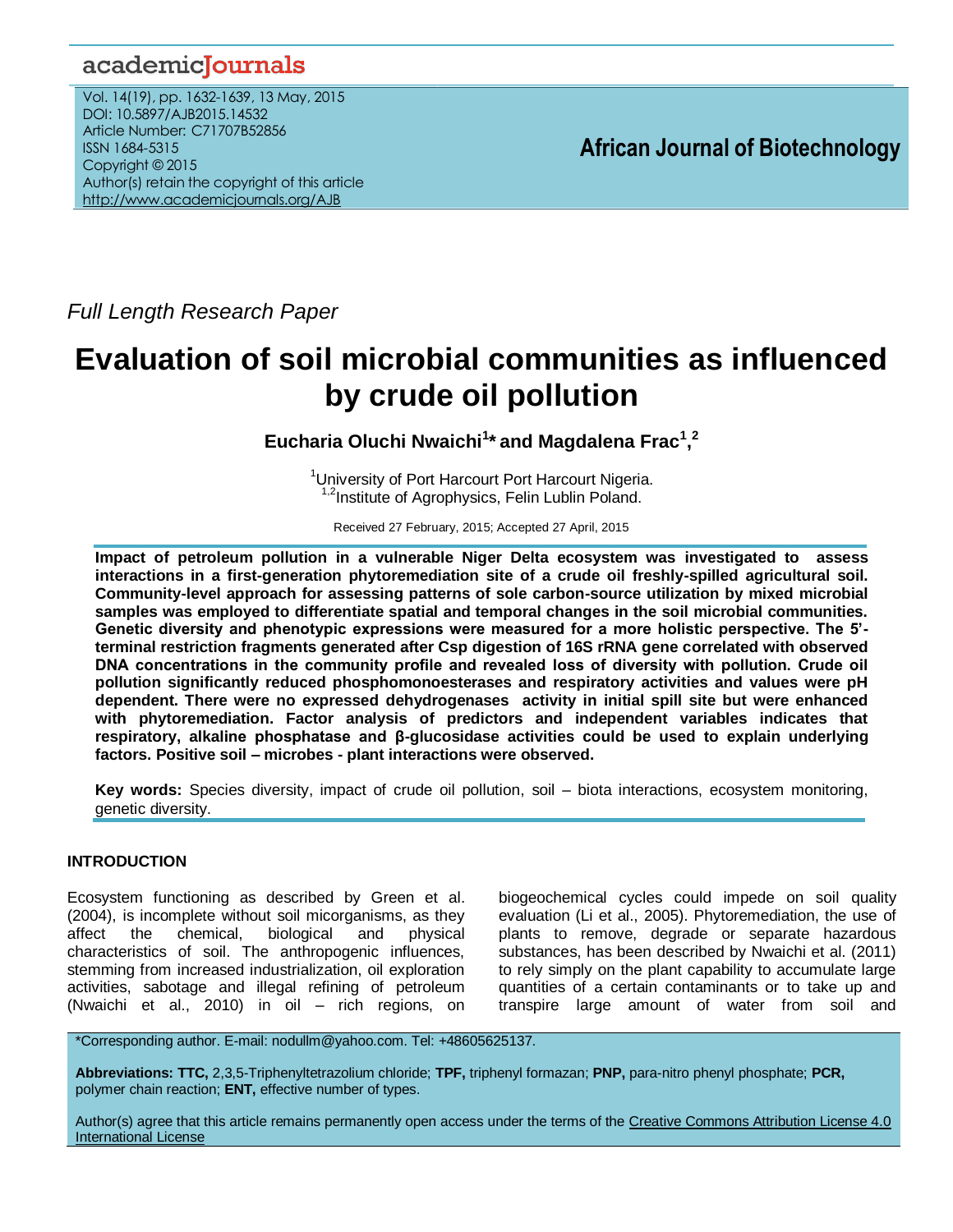groundwater. They also reported the possible contributions from production and secretion of plant enzymes, or stimulation of microbial biotransformation within the rhizosphere to this emerging and environmentally – friendly technique. The study of complex diversity pattern of the microbial community in parched and inundated soil environment has proven to be a herculean task. This may have arisen from inadequate biological classification of such environment. Ovreas (2000) described species diversity to consist in species richness, total of species present, evenness, and the distribution and these complement genetic diversity and ecosystem biodiversity in understanding soil microbia diversity. A wholiststic understanding of soil microbial communities have been broadly defined by biochemicalbased techniques and molecular-based techniques (Kirk et al., 2004; Abbasi et al., 2010). Biochemical methods accounted for their phenotypic expressions (e.g., respiration, enzymes and catabolic potential) while the use of signature lipid biomarkers (SLB), like phospholipid fatty acids (PLFA), and molecular biology (nucleic acid technologies) gives information on the microbial community composition based on groupings of fatty acids (Broughton and Gross, 2000) and genetic diversity, respectively. Molecular methods have the advantage of obtaining information about uncultivable organisms and can be applied to study complex trophic interactions in the field and to address underlying ecological questions.

In order to evaluate various strategies employed by microorganisms to adapt to changed environmental conditions under wide perturbations, this study seeks to evaluate the impact of crude oil pollution on soil microbial community, relevant biochemical indices, possible interactions thereof and the effects of phytoremediation on such ecosystem.

#### **MATERIALS AND METHODS**

The study area consists of a two – week old crude oil spilled (and burnt afterwards) soil in Oshie community in the Niger Delta region of Nigeria. This community is a host to a major oil company in Nigeria. Eye witnesses susppects sabotage as the cause of spill. 20 cm depth soils from this site were randomly collected (using soil auger) and bulked following a field survey and set up in a phytoremediation pot experiments (in replicates of three) using *Vigna subterranea, Hevea brasilensis, Cymbopogom citratus* and *Fimbristylis littoralis*. *F. Littoralis* and *H. Brasilensis* were chosen for their prevalence in study area while the use of *V. subterranea* has been reported by Nwaichi et al. (2010; 2014). Black polyethylene bags were used for potting and free drains were made possible for the growth period by narrow perforations at the base, to avoid water logging in pots. pH was determined on site using Hanna micro pH meter by probe insertion in soil soil solution (1:5). Temperature was not regulated to mimick natural environments. Seedlings for *V. subterranea* and *H. brasilensis* were raised on moist cotton spread to exclude contamination while young *C. citratus* and *F. littoralis* were sourced from University of Port Harcourt botanical garden. An agricultural soil in the same region with history of no pollution constituted control regimes. Chemical and physical characterization of control and polluted soils were performed before the start of the

experiment. After 90 days with watering, based on need, plants were harvested and rhizopheric soils were collected for laboratory analyses. These were transported in ice chests to Institute of Agrophysics Poland for analysis. Different soil regimes (2 mm screen and air dried) from planted and unplanted, polluted and unpolluted variants were subjected to preparations for various analyses discussed: Assay for protease activity was adapted from reported protocol by Alef and Nannipieri (1995). In order to determine the amino acids released after incubation of soil with sodium caseinate for 2 h at 50°C using Folin-Ciocalteu reagent, 5 ml of 1% substrate (sodium caseinate in TRIS HCl buffer pH 8.1 (prepared one night before and kept in fridge), was added into test only. Only 5 ml of TRIS HCl buffer pH 8.1 was added to control. After centrifugation for 2 min at 200 rpm, absorbance readings (578 nm) of 96 Corning plates containing 200 µl samples in a Spectrophotometer (Infinite M200 PRO TECAN) were taken with buffer as blank.

Measurement of dehydrogenase activity was adapted from reported protocol by Alef and Nannipieri (1995). This method is based on the estimation of the 2, 3, 5-Triphenyltetrazolium chloride (TTC) reduction rate to Triphenyl formazan (TPF) in soils after incubation at 30°C for 24 h. TTC and TPF are light-sensitive so beaker was shielded and all procedures were performed under diffused light. Results were corrected for control and calculation was done for ρ-nitrophenol per ml of the filtrate by reference to the calibration curve.

Phosphomonoesterases activity assay was adapted from reported protocol by Alef and Nannipieri (1995). The method is based on the determination of p-nitrophenol released after the incubation of soil with p-nitrophenyl phosphate for 1 h at 37°C. To 1 g dry soil, 0.25 ml Toluene was added, then 4 ml buffer after 10 min in a fume chamber for tests and control. To test, 1 ml substrate (para-nitro phenyl phosphate, PNP) was introduced and all samples incubated for 1 h at 37°C. Thereafter, 1 ml substrate was added to control. An aliquot of 1 ml  $0.5$  M CaCl<sub>2</sub> and 4 ml  $0.5$  M NaOH were added to test and control and shaken with Multi RS – 60 BIOSAN Programmable rotator-mixer/ shaker for 3 min and were centrifuged (Ependorf Centrifuge 5810R) at 4000 rpm for 10 min. Microplates containing 200 µl samples were read off in a spectrophotometer at 485 nm using buffer as blank. For buffer preparation, correction of 0. M HCl and 1 M NaOH mixture were corrected to pH 6.5 and 11 for acid and alkaline phosphatases, respectively.

Respiratory activity determination was adapted from reported protocol by Alef and Nannipieri (1995). Substrate (Glucose) induced method was employed. Evenly, 1 ml glucose solution was added onto the soil in respiratory flasks and autoclaved (Fedegari Autoclave AG and Classic Prestige Medical Autoclave) at 121°C for 20 min. Titration was done using 0.1 M HCl and Phenolphthalein indicator, while shaking and titre values were recorded for calculation.

Assay for Β- glucosidase activity was adapted from reported protocol by Alef and Nannipieri (1995). This was based on the principle of released ρ-nitrophenol estimation, after soil incubation for 1 h at 37°C. Supernatant (200 µl) in well plates were read off spectrophotometrically at 400 nm. For buffer, 200 µl Modified universal buffer was used.

Community level profiling, CLLP was done using BIOLOG Microstation™ Biotek Instruments USA. One gram soil was added to 99 ml sterile peptone water and calibrated using a peristatic pump, and then autoclaved (SterilClave 18 BHD Caminox 2009) at 121°C for 20 min alongside tips and tubes. On 24 h intervals, 9 daily readings (27°C incubation) were taken. Carbon sources are as provided by manufacturer.

DNA extraction was done immediately following FastDNA® SPIN kit for Feces and the FastPrep® Instrument (MP Biomedicals, Santa Ana, CA following manufacturer's protocol). DNA concentration thereafter was determined using Nano Drop 2000 Spectrophotometer (Thermo Scientific). These were stored at -80°.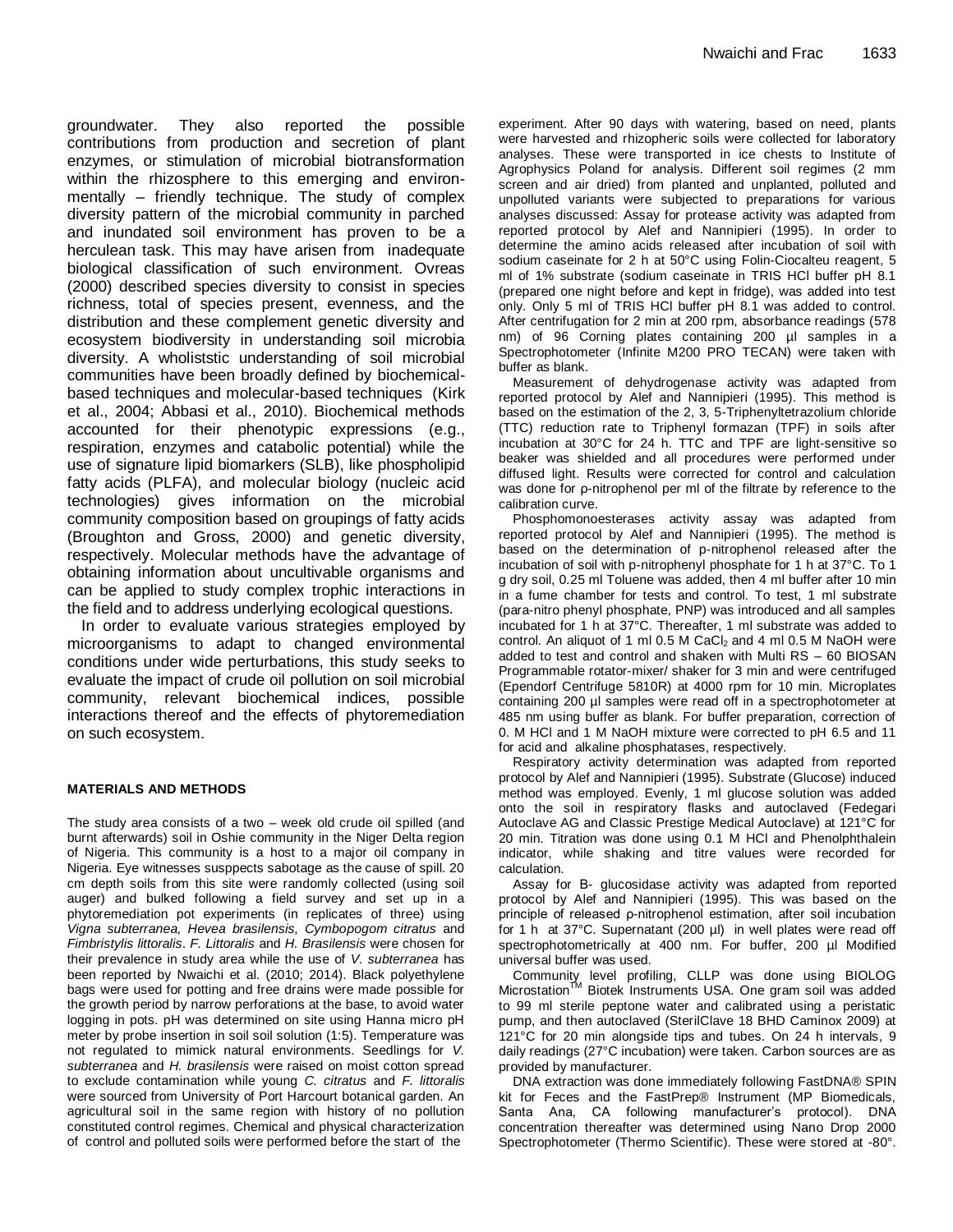

Figure 1. Cluster representation of tRFLP profiles from the study. Ctrl, c, and N denote control, crude oil polluted soils and 'no plant', while, B, L, and R represents Bambara, Lemon grass and Rubber plants respectively.

For PCR AOA (Polymerase Chain Reaction – Ammonia Oxidizing Archea), dilution of DNA to concentration of 2 ng/ul in nuclease free water was made and samples centrifuged in 'short' mode at 12000 rcf. Manual specific instruction for AB Applied Biosystems Veriti 96 Well Fast Thermocycler was followed. ExoSAP-IT® for ABI Affymetrix® USB® products (Source: Exonuclease 1- Recombinant) was used for purification of products and kit procedure was followed. Restriction endonuclease kit protocol was followed for digestion. Optimization of samples were done as described by He et al. (1994), Roux (2003) and Traugott et al. (2006). Terminal restriction fragment length poly- morphism (t-RFLP) AOA was done using a DNA sequencer (AB Applied Biosystems HITACHI 3130) and manufacturer's protocol was followed. T-RFs with a size < 40 bp and 1% area were excluded from analyses.

Analysis of variance for data for triplicate determinations, principal component and factor analyses were elaborately done using STATISTICA v 10.

## **RESULTS AND DISCUSSION**

From the results of the molecular technique based on polymer chain reaction (PCR), considerable differences between variants both with respect to the number of detected taxonomic units and to the structure of their distribution (Figure 1) were seen. In the polluted soils, there were fewer communities in comparison to unpolluted counterparts and could be employed in unravelling the numerical structure. Similar comunity distribution were seen for *H. brasilensis* cultivated soils, possibly because it is a native species to the study site where polluted soils were sourced. In a similar study but with PCB contamination, Patyka and Kruglov (2008) made similar observations. For comparison, the T- RFLP profile analysis of DNA extracted from control soil (Figure 1), in which levels of Hydrocarbons contaminants are negligible, differed considerably in both number and sizes of T-RFs and in their peak heights. Generally, DNA concentrations were observed to correlate with fragments present in the community profile, per treatment (data not shown).

Therefore, these peak heights, are reflective of the relative abundance of those ribotypes that are preferentially amplified during PCR and to an extent, may give an insight on the relative abundance of those ribotypes in the community. This is subject to any latent bias from PCR amplification. A more detailed analysis of the ecological parameters of the assemblage of prokaryotes showed the highest genetic diversity, determined by Shannon's index, in soil where Lemon grass was grown in an unpolluted soil and the lowest in the initial agricultural soil adopted as control, which was left unplanted. In this study, the equitability (evenness) index was relatively low and decreased with the area (Figure 1) occupied by the community. This means that the diversity and evenness in this experiment from the contaminants undisturbed habitat are much higher than in those from contaminants highly disturbed habitat. The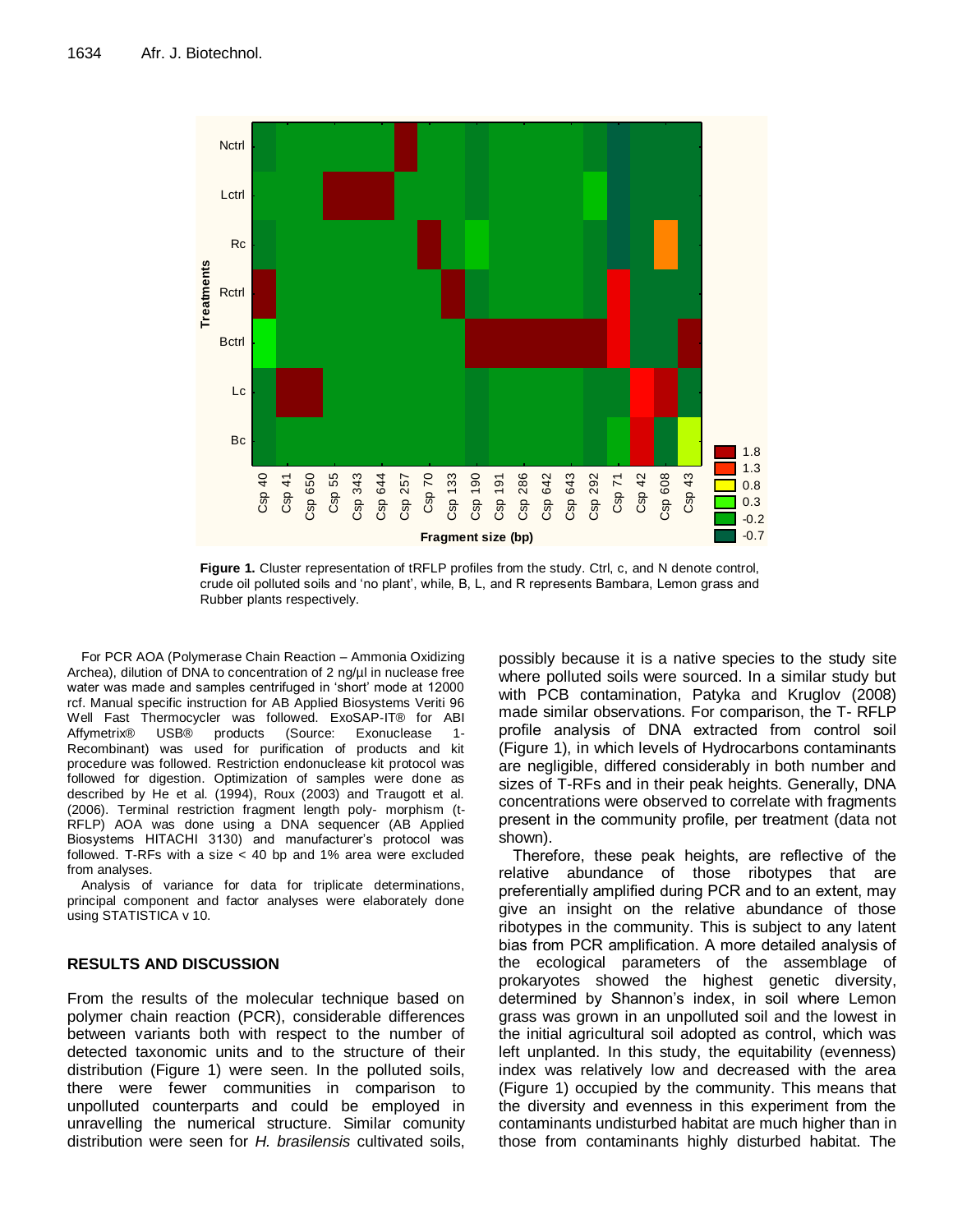

**Figure 2.** Factor analysis of predictors and independent variables for biochemical parameters. PA, DHA, ACPA, BGA, ALPA and RESA denote protease, dehydrogenase, acid phosphatase,  $β$  – glucosidase, alkaline phosphatase and respiratory activities respectively.

advantages with plant – soil - microbial interactions cannot be overemphasized. The unpolluted planted soils not only have greater number of species present, but the individuals in the community are distributed more equitably among these species. True diversity (Tuomisto, 2010) and effective number of types (ENT), revealed an equivalent diversity as a community with 4, 3 and 5 equally - common species for unpolluted soils cultivated with *V. subterranea, H. brasillensis* and *C. citratus*, respectively. There was a shift however to 3, 2 and 3 with pollution effects for *V. subterranea, H. brasillensis* and *C. citratus* – cultivated regimes, respectively.

Biochemical indices using factor analysis (Figure 2), which identifies "invisible" factors that represent the hidden organization or "organizing principle" of whatever is being measured with a number of observable measures (here dehydrogenases, proteases, phosphomonoesterases, β-glucosidases and respiratory activities) underscores the semblance of respiratory, alkaline phosphatase and β-glucosidase activities to hidden factors. Factor scores or "factor loadings" indicate how each "hidden" factor is associated with the "observable" variables used in the analysis (Tucker and MacCallum, 1997). Factor loading of 0.84 indicates that respiratory activity can be used to describe hidden Factor 1; in other words, Factor 1 has characteristics, very similar to respiratory activity. Other observable measures were not useful in describing Factor 1. Similarly, factor loadings of 0.89 and 0.77 indicate that Factor 2 has characteristics, very similar to alkaline phosphatase and β-glucosidase activities. At 95% confidence level, analysis of variance among plants and between treatments indicated significant differences between unplanted polluted and unpolluted soils, *H. brasilensis*  and *V. subterranea -* planted (Figure 3) for respiratory activity. Observed acidic soil pH influenced recorded phosphomonoesterase activity. Uniform activity were recorded for dehydrogenases and were more marked between planted and unplanted regimes (Figure 4) in *H. brasilensis* - planted unpolluted soils. This again, is attributed to low pH values with least value recorded in unplanted polluted soil.

In the BIOLOG system, 95 different carbon sources were used to produce a metabolic profile of microorganisms. The profiles obtained using community samples were differentiated properly by statistical analyses. Diversity index measurements, as well as PCA analysis were done for a higher degrees of resolution (Balser, 2000) between soils in order not to loose some details. Statistical evalution of average well colour development shows significant differences in community spread (Figure 5) for polluted and unpolluted regimes especially between communities in planted and unplanted soils. Marked differences were recorded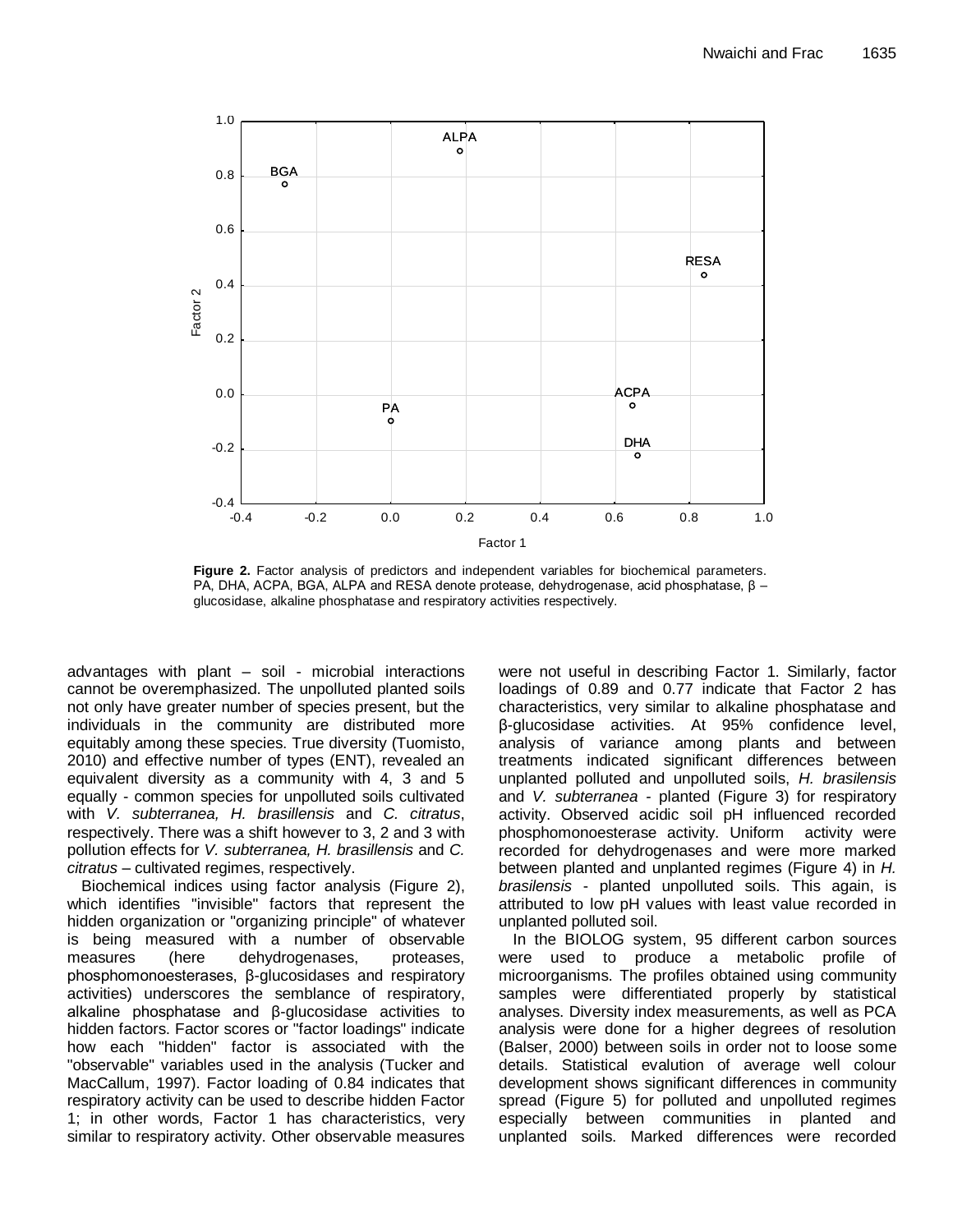

**Figure 3.** Respiratory activity among plants and between treatments. B, L, F, R, NO, and RESA denote Bambara, lemon grass, Fimbristylis, rubber, unplanted and respiratory activity.



**Figure 4.** Dehydrogenase activity among plants and between treatments. B, L, F, R, NO, and DHA denote bambara, lemon grass, Fimbristylis, rubber, unplanted and dehydrogenases activity, respectively.

(Figure 6) among cultivated and uncultivated communities. The diversity (Figure 7) and evenness (not shown) of species in this study showed wide distortions due to contamination and plant type and were higher in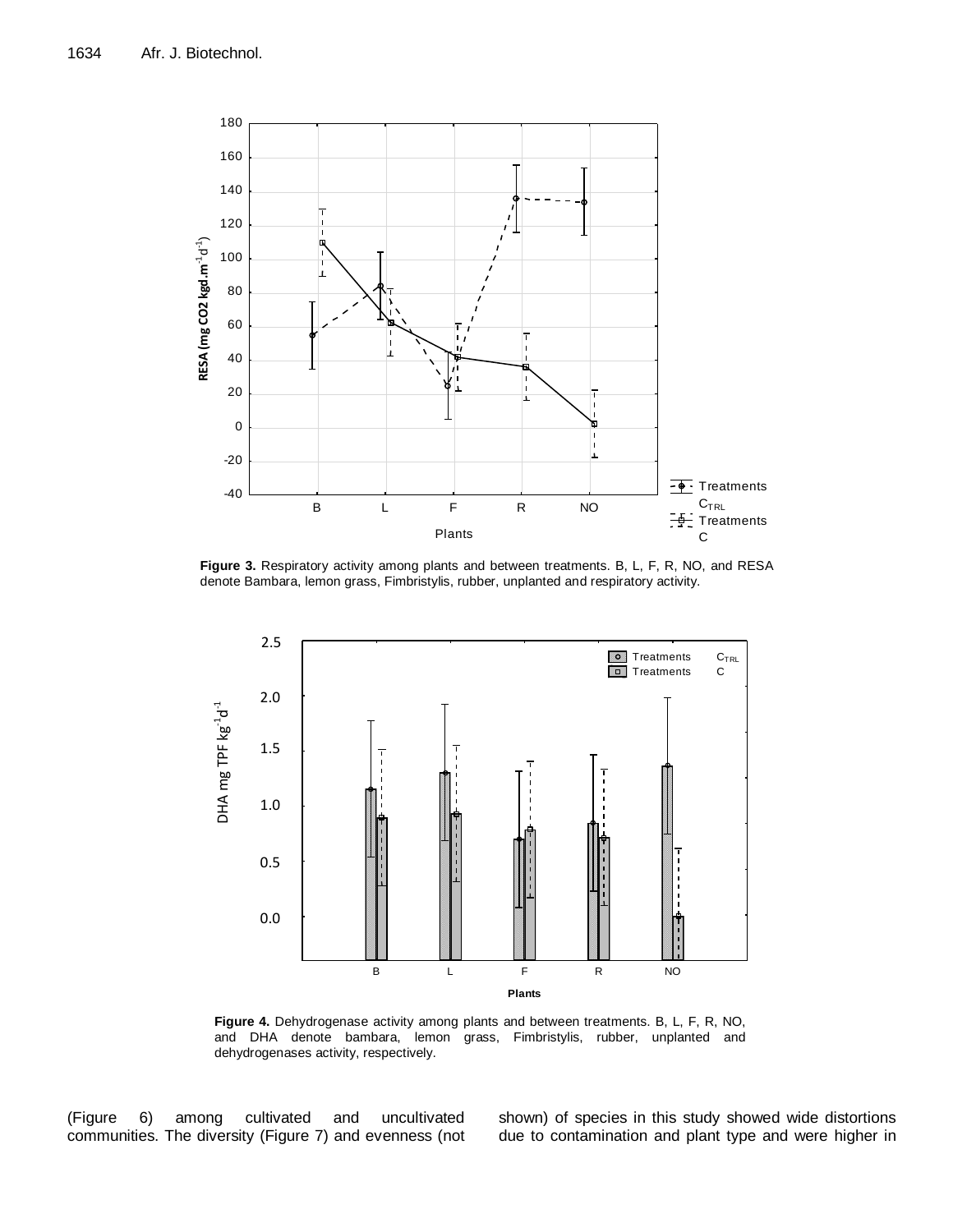

**Figure 5.** Variation of AWCD with time among plants and treatments. B, L, F, R, NO, and AWCD denote bambara, lemon grass, Fimbristylis, rubber, unplanted and average well colour development, respectively.



**Figure 6.** Colour development spread by plants. Vertical bars denote 0.95 confidence intervals. B, L, F, R, NO, and AWCD denote Bambara, Lemon grass, Fimbristylis, Rubber, unplanted and average well colour development, respectively.

communities from control planted soils closely followed by those of *H. brasilensis* and *F. littoralis* in polluted soils. It is worthy to mention that the two latter plants grow naturally in the polluted community, where test was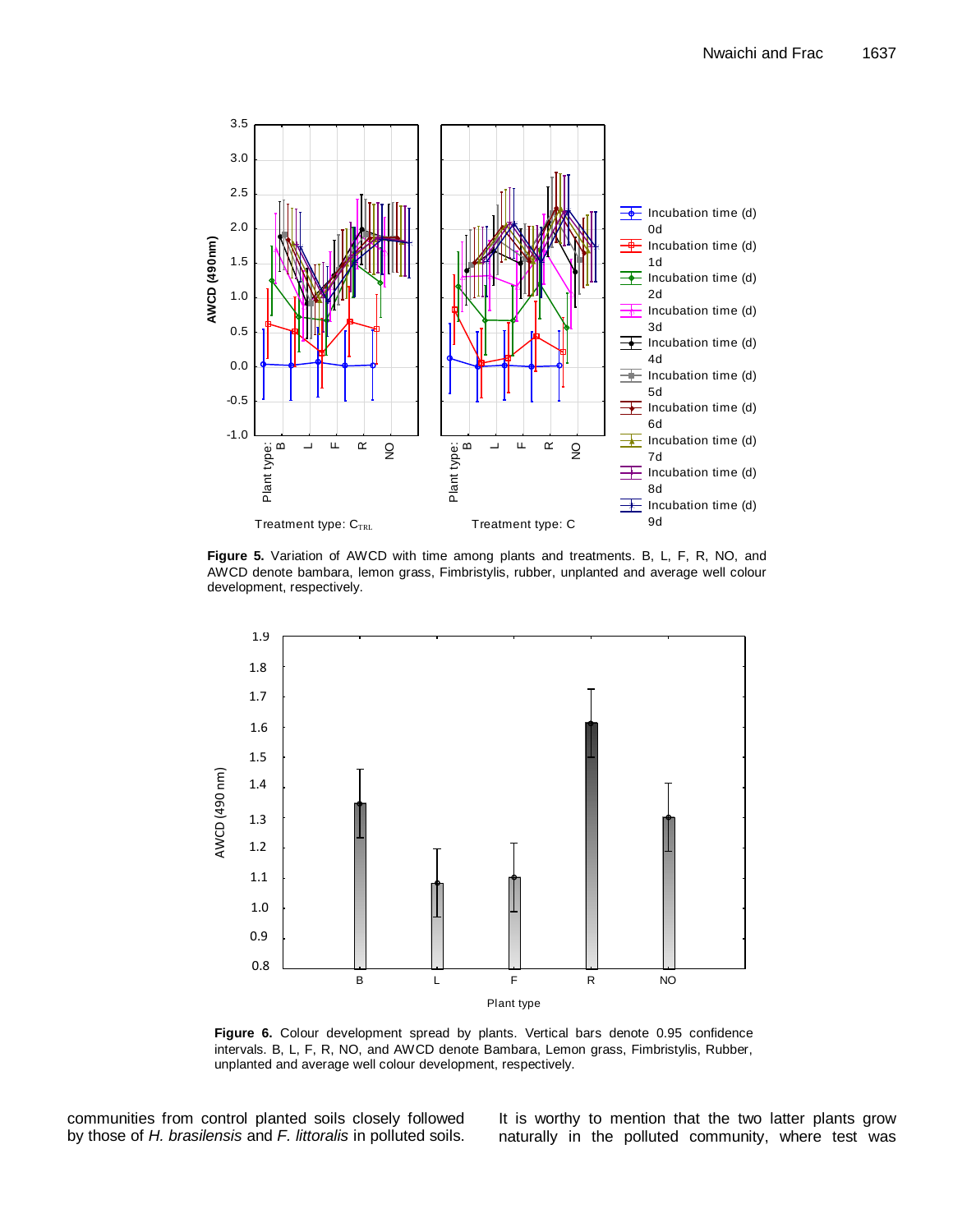

**Figure 7.** Species diversity characterization in a observed community. B, L, F, R, and NO denote bambara, lemon grass, Fimbristylis, Rubber, and unplanted regimes respectively.

sorced. Shape – wise, the dendrogram based on the result of the cluster analysis applied to the profiles of polluted soil and also appropriately reflects the difference in the origins of the samples (Figure 5). Near neutral buffered pH as reported by Liu et al. (2006), which is quite different from the acidic pH of study soils (Table 1) may limit some microorganisms that have adapted well to native soils. Such condition may have presented disadvantages in evaluation of soil microbial community structure. Although, retarded growth has been reported with crude oil pollution, Harper (1939) reported stimulated growth with low level of contamination. Given high percentage contaminant removal (data not shown) with phyto – assisted soil clean – up employed in this study, phenotypic growth, community increase and improved substrate consumption pattern in relatively cleaned soils corroborates this finding. These genomic data could be exploited to develop mass-target detection systems, that may enable identification of complete gamut of highly generalized biota in envrironmental biodiverse communities.

From data obtained from this study, there were marked shifts in the genotypic structure of soil microbial assemblage with crude oil pollution and diverse interactions were observed after a phytoremediation experiment. Community level physiological profiling generally, revealed significant changes due to contami-

| Table 1. Chemical and physical           |  |  |  |
|------------------------------------------|--|--|--|
| characterization of control and polluted |  |  |  |
| soils.                                   |  |  |  |

| <b>Identity</b>    | <b>Polluted</b> | <b>Control</b> |
|--------------------|-----------------|----------------|
| PAHs (mg/kg)       | 0.424           | 0.077          |
| THC (mg/kg)        | 378.3           | 64.8           |
| BTEX (mg/kg)       | < 0.001         | < 0.001        |
| As (mg/kg)         | 1.25            | 0.49           |
| Cd (mg/kg)         | 17.2            | < 0.001        |
| Cr (mg/kg)         | 30.00           | 18.70          |
| Fe (mg/kg)         | 20,642,50       | 16,657.50      |
| Cu (mg/kg)         | 9.30            | 7.75           |
| Pb (mg/kg)         | 806.20          | 400.30         |
| TOC (%)            | 3.081           | 0.955          |
| СĽ                 | 400             | 80             |
| $NO_3$ (mg/kg)     | 7.75            | 26.25          |
| $SO_4^{2}$ (mg/kg) | 215.00          | 305.00         |
| N (%)              | 0.64            | 2.13           |
| $P$ (mg/kg)        | 0.67            | 26.30          |
| K (cmol/kg)        | 1.612           | 0.068          |
| Ca (cmol/kg)       | < 0.01          | < 0.01         |
| Mg (cmol/kg)       | 4.721           | 0.682          |
| Na (cmol/kg)       | 0.346           | 0.118          |
| рH                 | 3.45            | 5.45           |
| Temp. (°C)         | 28.2            | 28.2           |